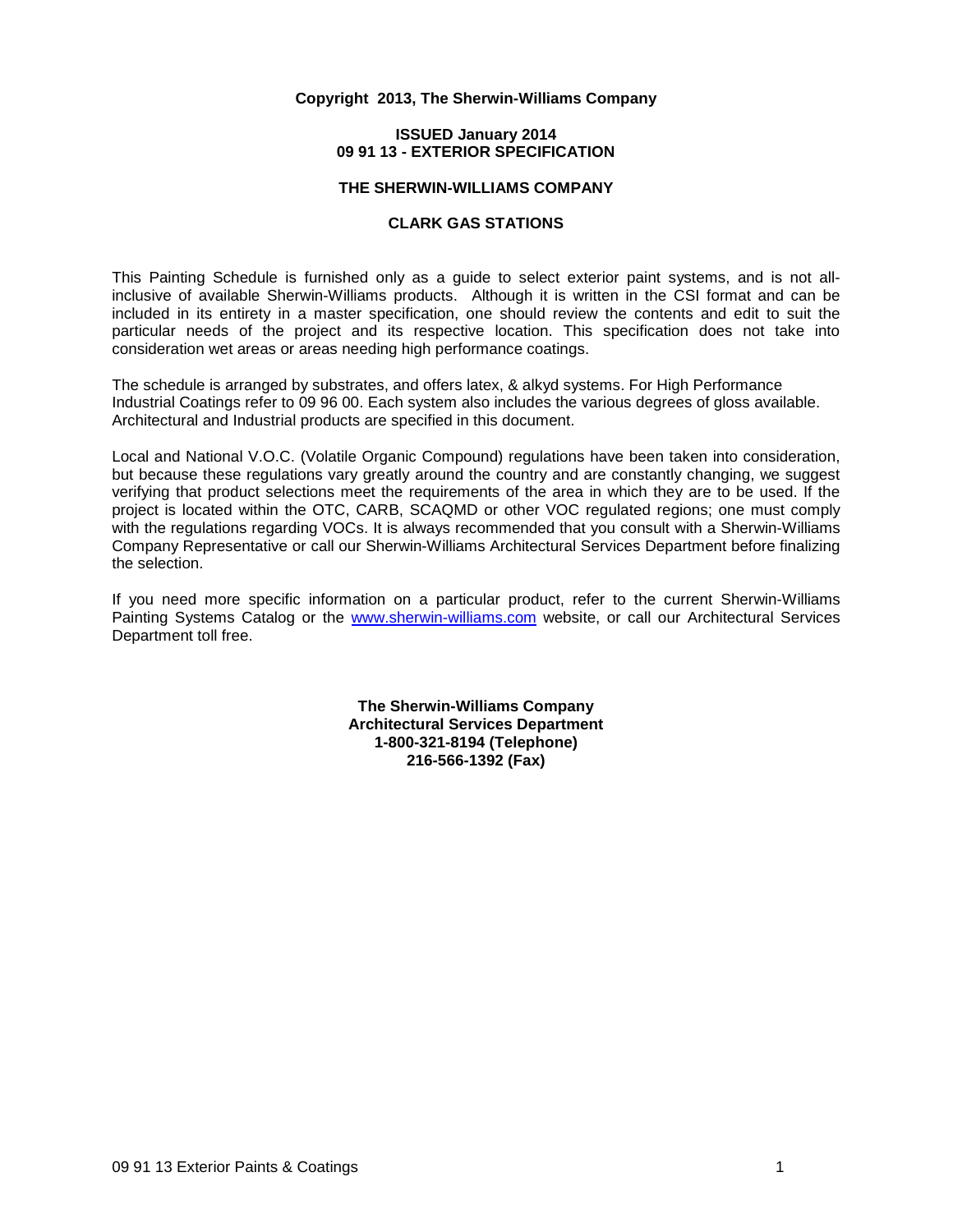### **SECTION 09 91 13**

# **EXTERIOR COMMERCIAL PAINTS AND COATINGS**



## **Part 1 GENERAL**

## **1.1 SECTION INCLUDES**

A Exterior paint and coating systems.

## **1.2 RELATED SECTIONS**

- A Section 05 05 13 Shop Applied Coatings for Metal
- B Section 06 01 40 Architectural Woodwork Refinishing
- C Section 06 05 83 Shop Applied Wood Coatings
- D Section 07 19 00 Water Repellents
- E Section 09 67 00 Fluid Applied Flooring for Concrete
- F Section 09 93 00 Stains and Transparent Finishes
- G Section 09 96 00 High-Performance Coatings

# **1.3 REFERENCES**

- A SSPC-SP 1 Solvent Cleaning
- B SSPC-SP 2 Hand Tool Cleaning
- C SSPC-SP 3 Power Tool Cleaning
- D SSPC-SP 13 / NACE No. 6 Surface Preparation for Concrete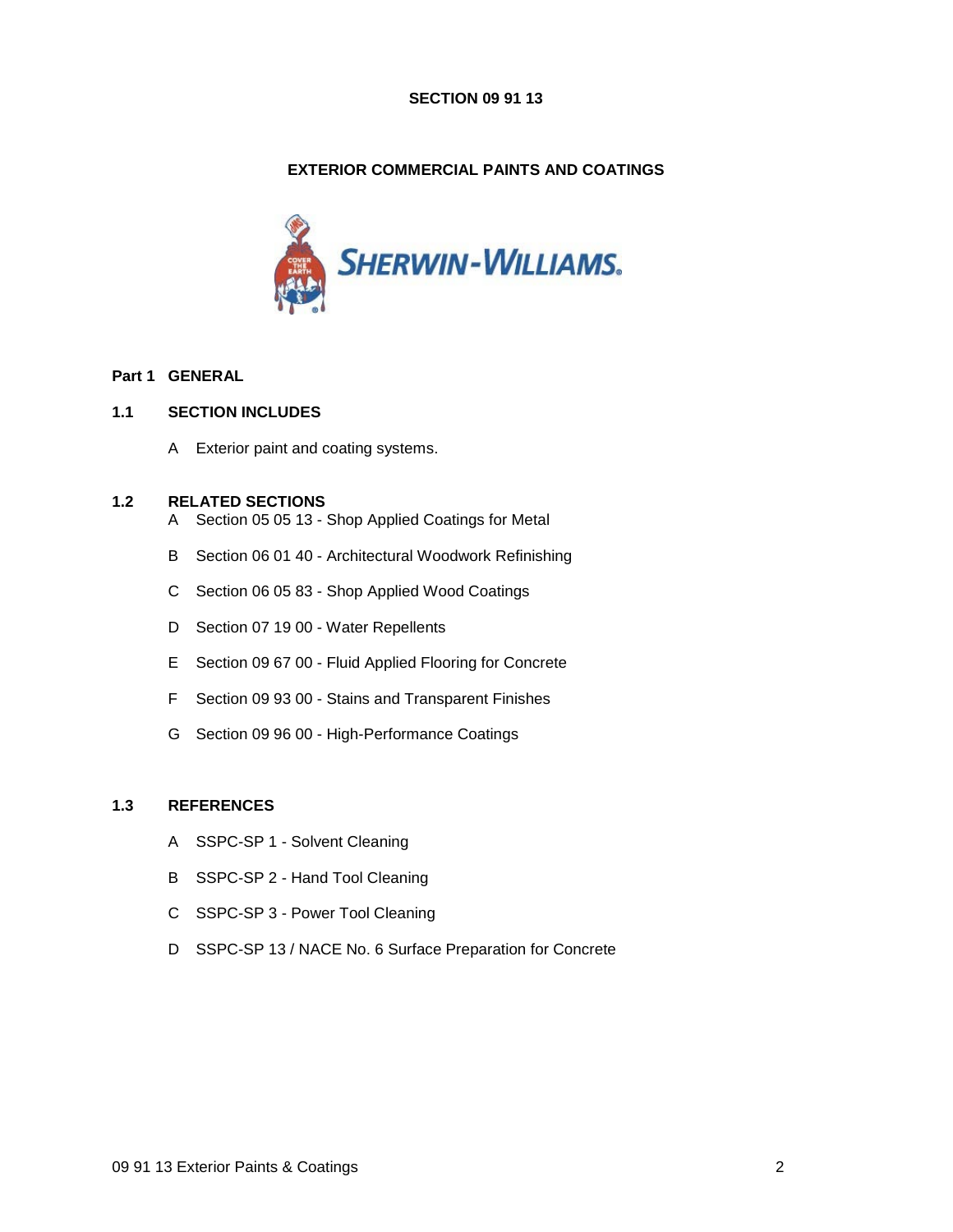## **1.4 SUBMITTALS**

- A Submit under provisions of Section 01 33 00, Submittal Procedures.
- B Product Data: Manufacturer's data sheets on each paint and coating product should include:
	- 1 Product characteristics
	- 2 Surface preparation instructions and recommendations
	- 3 Primer requirements and finish specification
	- 4 Storage and handling requirements and recommendations
	- 5 Application methods
	- 6 Clean-up Information
- C Selection Samples: Submit a complete set of color chips that represent the full range of manufacturer's color samples available.
- D Coating Maintenance Manual: upon conclusion of the project, the Contractor or paint manufacture/supplier shall furnish a coating maintenance manual, such as Sherwin-Williams "Custodian Project Color and Product Information" report or equal. Manual shall include an Area Summary with finish schedule, Area Detail designating where each product/color/finish was used, product data pages, Material Safety Data Sheets, care and cleaning instructions, touch-up procedures, and color samples of each color and finish used.

#### **1.5 MOCK-UP**

Include a mock-up if the project size and/or quality warrant taking such a precaution. The following is one example of how a mock-up on a large project might be specified. When deciding on the extent of the mock-up, consider all the major different types of painting on the project.

- A. Finish surfaces for verification of products, colors, & sheens.
- B. Finish area designated by Architect.
- C. Provide samples that designate prime & finish coats.
- D. Do not proceed with remaining work until the Architect approves the mock-up samples.

### **1.6 DELIVERY, STORAGE, AND HANDLING**

- A Delivery: Deliver manufacturer's unopened containers to the work site. Packaging shall bear the manufacturers name, label, and the following list of information:
	- 1 Product name, and type (description)
	- 2 Application & use instructions
	- 3 Surface preparation
	- 4 VOC content
	- 5 Environmental handling
	- 6 Batch date
	- 7 Color number
- B Storage: Store and dispose of solvent-based materials, and materials used with solvent-based materials, in accordance with requirements of local authorities having jurisdiction. Store materials in an area that is within the acceptable temperature range, per manufacturer's instructions. Protect from freezing.
- C Handling: Maintain a clean, dry storage area, to prevent contamination or damage to the coatings.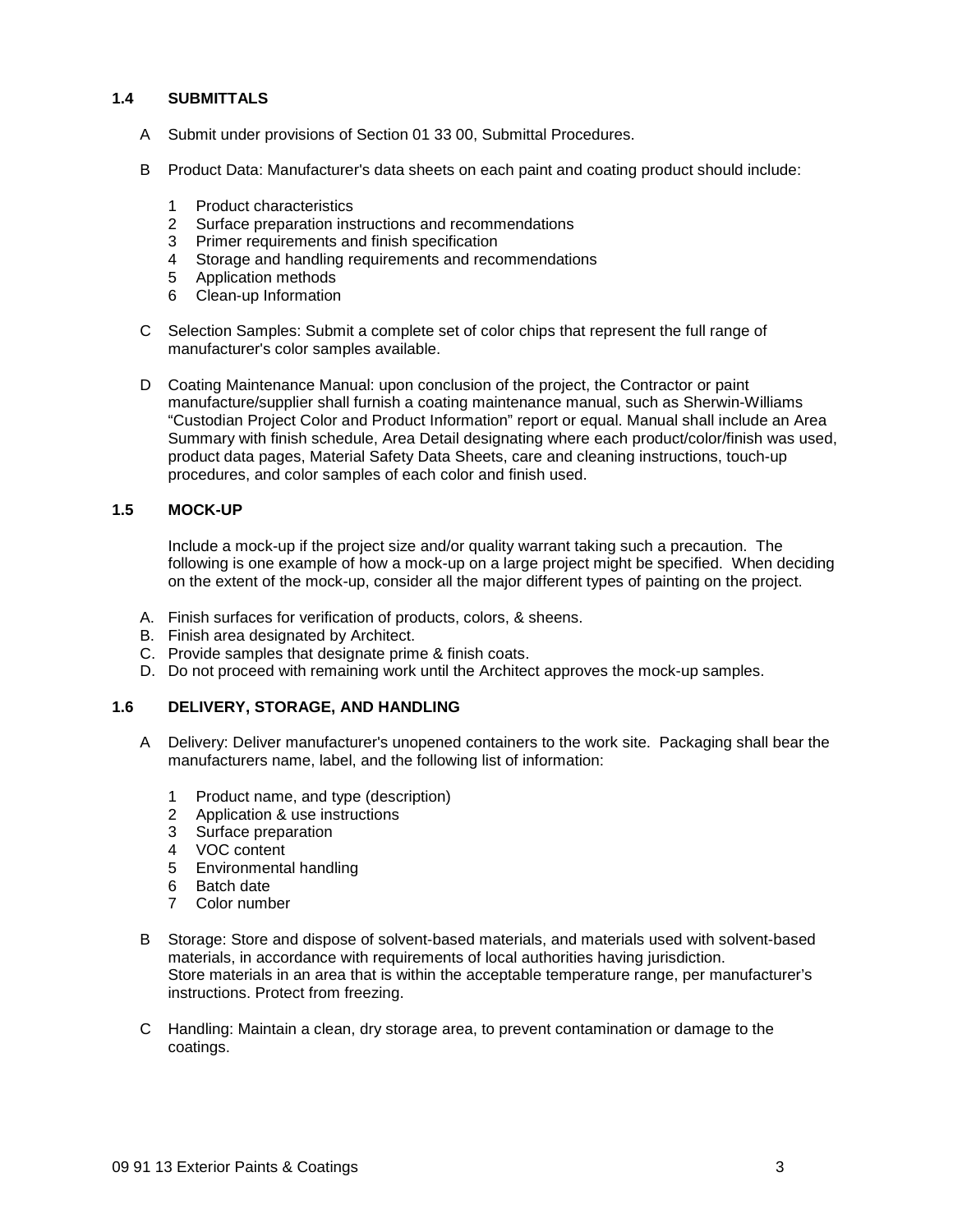## **1.7 PROJECT CONDITIONS**

Maintain environmental conditions (temperature, humidity, and ventilation) within limits recommended by manufacturer for optimum results. Do not apply coatings under environmental conditions outside manufacturer's absolute limits.

## **Part 2 PRODUCTS**

## **2.1 MANUFACTURERS**

- A Acceptable Manufacturer: **The Sherwin-Williams Company 101 Prospect Avenue NW Cleveland, OH 44115 Tel: (800) 321-8194 Fax: (216) 566-1392 www.sherwin-williams.com**
- B Substitutions: Requests for substitutions will be considered in accordance with provisions of Section 01 60 00 Product Requirements. When submitting request for substitution, provide complete product data specified above under Submittals, for each substitute product.

## **2.2 APPLICATIONS/SCOPE**

- A Use this article to define the scope of painting if not fully defined in a Finish Schedule or on the drawings. This article must be carefully edited to reflect the surfaces actually found on the project. In some cases, it may be enough to use the first paragraph that says, in effect, "paint everything" along with a list of items not to paint, without exhaustively defining all the different surfaces and items that must be painted.
- B If the project involves repainting some but not all existing painted surfaces, be sure to indicate the extent of the repainting.
- C The descriptions of each system can also be used to further refine the definition of what is to be painted, stained, or clear finished.
- D Surfaces to Be Coated:

**Concrete:** Vertical Poured in Place, Tilt Up **Metal:** Aluminum/ Galvanized **Metal Ferrous:** Misc. Iron, Ornamental Iron, **Wood:** Siding, Trim, Shutters, Sash, and Misc. Hardboard **Drywall:** Gypsum Board, and Exterior Drywall **Vinyl:** Siding, EIFS, Synthetic Stucco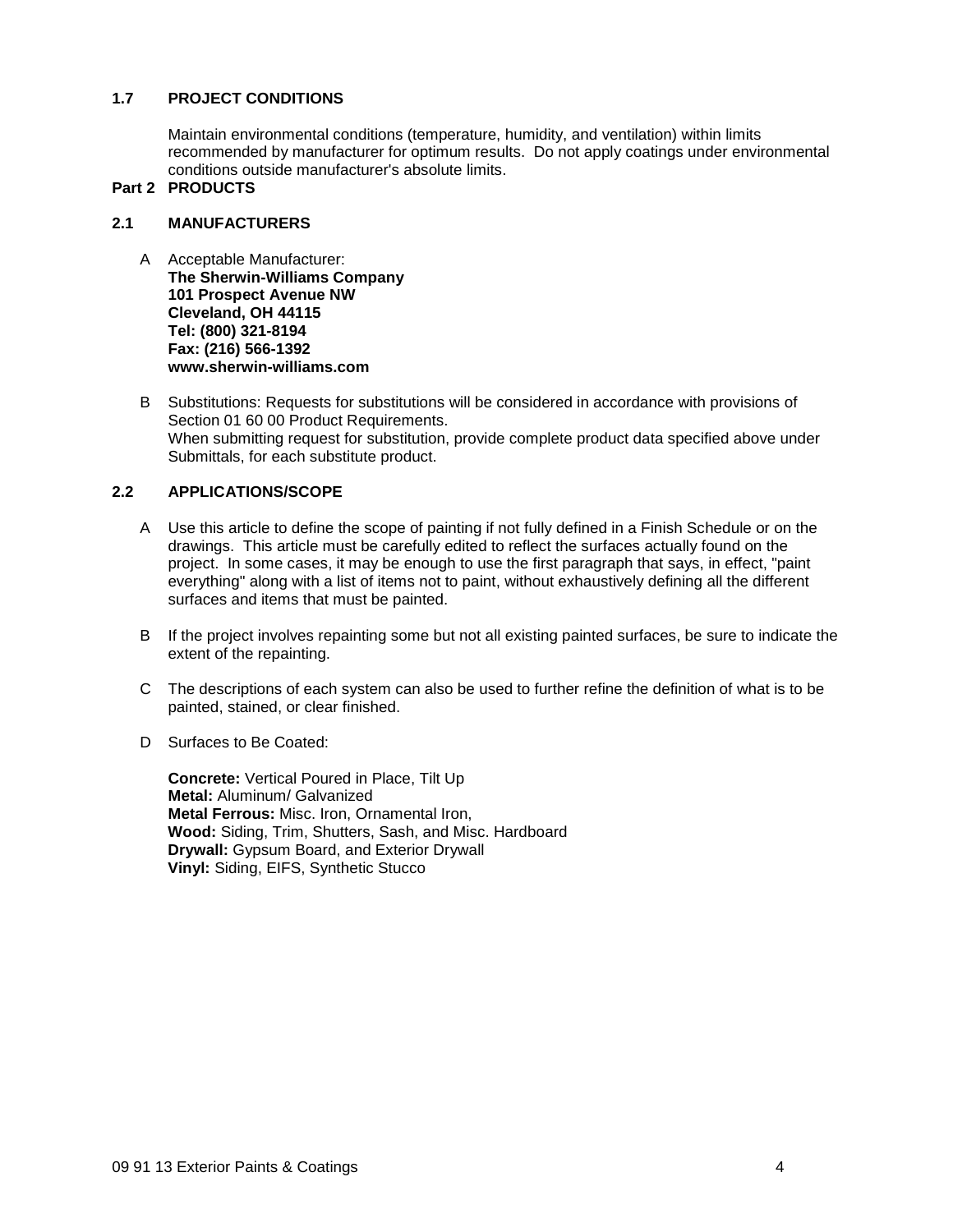## **2.3 SCHEDULE**

#### **A. Concrete**

#### **Semi-Gloss Acrylic Latex**

| 1st Coat: S-W Loxon Masonry Primer, A24W8300          |
|-------------------------------------------------------|
| 2nd Coat: S-W SherCryl HPA Semi-Gloss, B66-350 Series |
| 3rd Coat: S-W SherCryl HPA Semi-Gloss, B66-350 Series |
|                                                       |

# **B. METAL – Aluminum/ Galvanized Semi-Gloss Acrylic Latex**

S-W SherCryl HPA Semi-Gloss, B66-350 Series 2nd Coat: S-W SherCryl HPA Semi-Gloss, B66-350 Series

#### **C. METAL Ferrous- (Misc. Iron, Ornamental Iron, Structural Iron & Steel,) Semi-Gloss Acrylic Latex**

- 1st Coat: S-W Pro Industrial Pro-Cryl Universal Primer, B66-310 Series<br>2<sup>nd</sup> Coat: S-W SherCrvl HPA Semi-Gloss, B66-350Series
- S-W SherCryl HPA Semi-Gloss, B66-350Series

3<sup>rd</sup> Coat: S-W SherCryl HPA Semi-Gloss, B66-350 Series

## **D. WOOD (Siding, Trim, Shutters, Sashes, Hardboard-Bare/Primed) Semi-Gloss Acrylic Latex**

- 1st Coat: S-W Exterior Latex Wood Primer, B42W8041<br>2<sup>nd</sup> Coat: S-W SherCryl HPA Semi-Gloss, B66-350Serio
- $2^{nd}$  Coat: S-W SherCryl HPA Semi-Gloss, B66-350 Series  $3^{rd}$  Coat: S-W SherCryl HPA Semi-Gloss, B66-350 Series
- S-W SherCryl HPA Semi-Gloss, B66-350 Series

# **E. DRYWALL (Gypsum Board, Exterior Drywall) Semi-Gloss Acrylic Latex**

- 1st Coat: S-W Exterior Latex Wood Primer, B42W8041<br>2<sup>nd</sup> Coat: S-W SherCryl HPA Semi-Gloss, B66-350Serio
- $2^{nd}$  Coat: S-W SherCryl HPA Semi-Gloss, B66-350Series<br>3<sup>rd</sup> Coat: S-W SherCryl HPA Semi-Gloss, B66-350 Series
- S-W SherCryl HPA Semi-Gloss, B66-350 Series

### **F. VINYL SIDING EIFS, SYNTHETIC STUCCO Semi-Gloss Acrylic Latex**

1st Coat: S-W SherCryl HPA Semi-Gloss, B66-350Series 2nd Coat: S-W SherCryl HPA Semi-Gloss, B66-350Series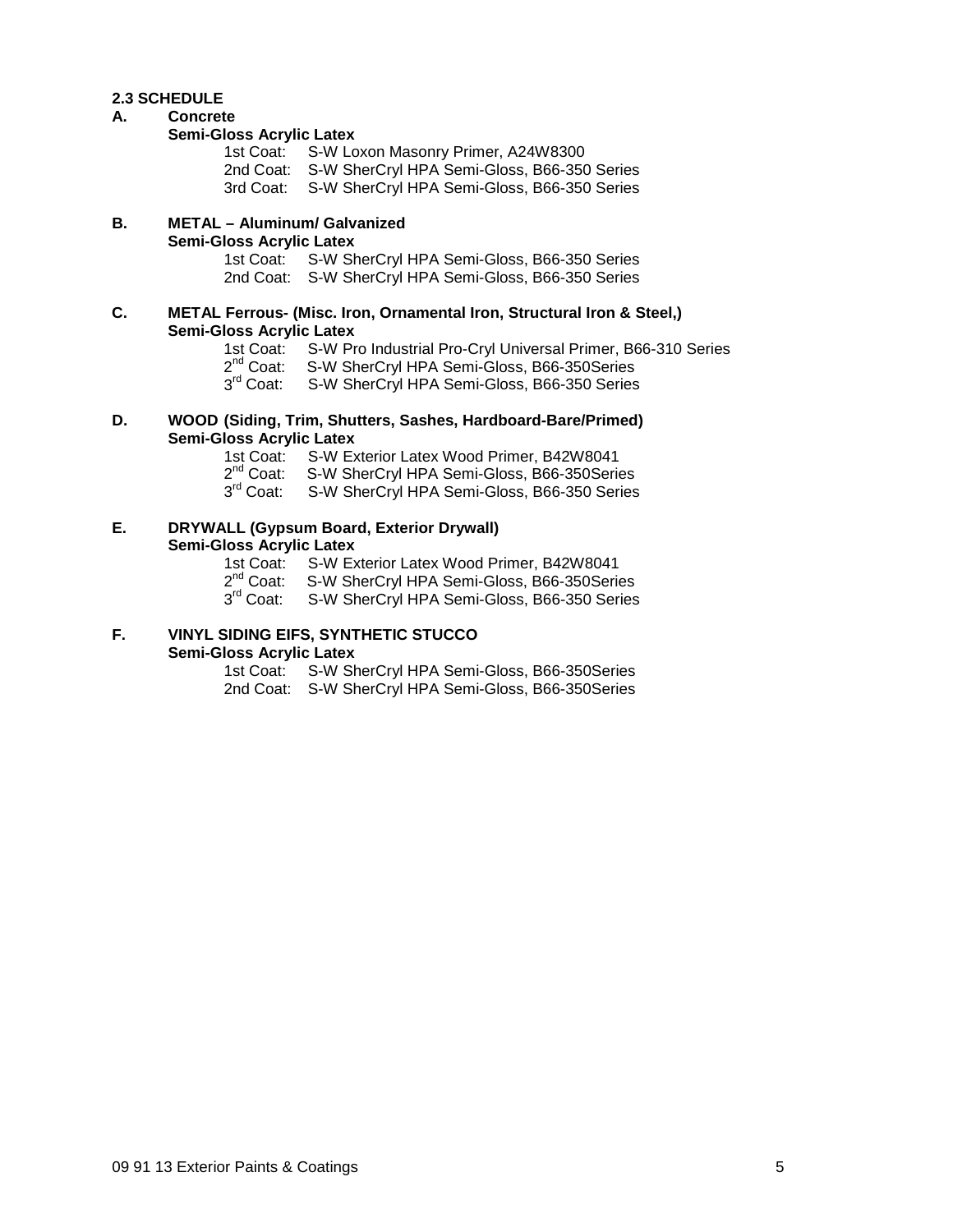# **2.4 MATERIALS - GENERAL REQUIREMENTS**

- A Paints and Coatings General:
	- 1 Unless otherwise indicated, provide factory-mixed coatings. When required, mix coatings to correct consistency in accordance with manufacturer's instructions before application. Do not reduce, thin, or dilute coatings or add materials to coatings unless such a procedure is specifically described in manufacturer's product instructions. VOCs need to be confirmed by using the products MSDS sheets.

## B Primers:

1 Where the manufacturer offers options on primers for a particular substrate, use primer categorized as "best" by the manufacturer.

# **2.5 ACCESSORIES:**

- A Coating Application Accessories:
	- 1 Provide all primers, sealers, cleaning agents, cleaning cloths, sanding materials, and cleanup materials required per manufacturer's specifications.

# **Part 3 EXECUTION**

## **3.1 EXAMINATION**

- A Do not begin application of coatings until substrates have been properly examined and prepared. Notify Architect of unsatisfactory conditions before proceeding
- B If substrate preparation is the responsibility of another installer, notify Architect of unsatisfactory preparation before proceeding.
- C Proceed with work only after conditions have been corrected, and approved by all parties, otherwise application of coatings will be considered as an acceptance of surface conditions.
- D Previously Painted Surfaces: Verify that existing painted surfaces do not contain lead based paints, notify Architect immediately if lead based paints are encountered.

*(Specifier Note: Verify the existence of lead based paints on the project. Buildings constructed after 1978 are less likely to contain lead based paints. If lead based paints are suspected on the project, all*  removal must be done in accordance with the EPA Renovation, Repair and Painting rule and all *applicable state and local regulations. State and local regulations may be more strict than those set under the federal regulations Verify that Owner has completed a Hazardous Material Assessment Report for the project prior to issuing of Drawings. Concluding that no lead based paints were found on project site, delete paragraph regarding lead based paints.)*

# **3.2 SURFACE PREPARATION:**

**WARNING!** Removal of old paint by sanding, scraping or other means may generate dust or fumes that contain lead. Exposure to lead dust or fumes may cause brain damage or other adverse health effects, especially in children or pregnant women. Controlling exposure to lead or other hazardous substances requires the use of proper protective equipment, such as a properly fitted respirator (NIOSH approved) and proper containment and cleanup. For more information, call the National Lead Information Center at 1-800-424-LEAD (in US) or contact your local health authority. Removal must be done in accordance with EPA Renovation, Repair and Painting Rule and all related state and local regulations. Care should be taken to follow all state and local regulations which may be more strict than those set under the federal RRP Rule.

A. Proper product selection, surface preparation, and application affect coating performance. Coating integrity and service life will be reduced because of improperly prepared surfaces. Selection and implementation of proper surface preparation ensures coating adhesion to the substrate and prolongs the service life of the coating system.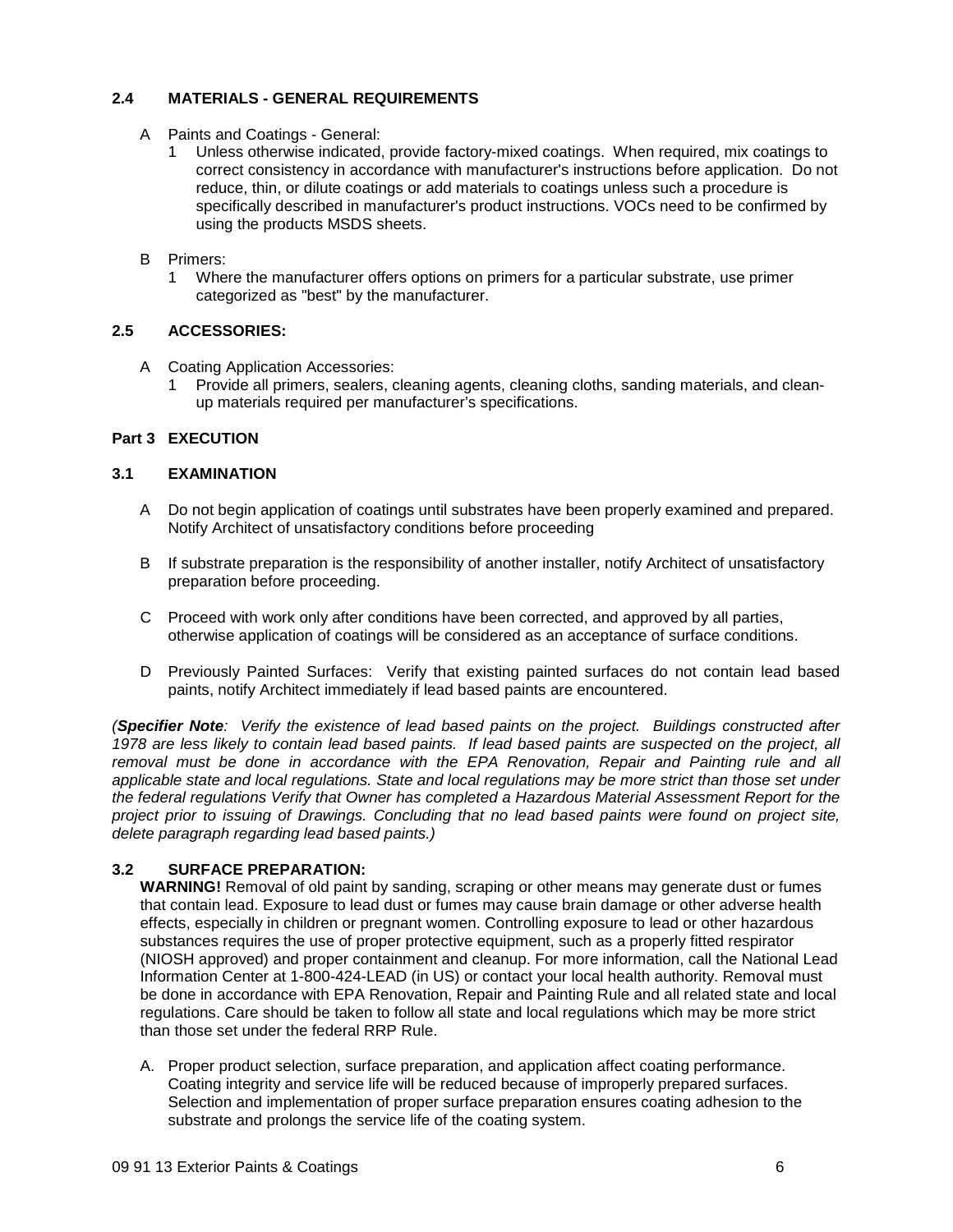- B. Selection of the proper method of surface preparation depends on the substrate, the environment, and the expected service life of the coating system. Economics, surface contamination, and the effect on the substrate will also influence the selection of surface preparation methods.
- C. The surface must be dry and in sound condition. Remove oil, dust, dirt, loose rust, peeling paint or other contamination to ensure good adhesion.
- D. Remove mildew before painting by washing with a solution of 1 part liquid household bleach and 3 parts of warm water. Apply the solution and scrub the mildewed area. Allow the solution to remain on the surface for 10 minutes. Rinse thoroughly with clean water and allow the surface to dry 48 hours before painting. Wear protective glasses or goggles, waterproof gloves, and protective clothing. Quickly wash off any of the mixture that comes in contact with your skin. Do not add detergents or ammonia to the bleach/water solution.
- E. No exterior painting should be done immediately after a rain, during foggy weather, when rain is predicted, or when the temperature is below 50°F, unless products are designed specifically for these conditions. On large expanses of metal siding, the air, surface and material temperatures must be 50°F or higher to use low temperature products.
- F. Methods:
	- 1 Aluminum Remove all oil, grease, dirt, oxide and other foreign material by cleaning per SSPC-SP1, Solvent Cleaning.
	- 2 Block (Cinder and Concrete)

Remove all loose mortar and foreign material. Surface must be free of laitance, concrete dust, dirt, form release agents, moisture curing membranes, loose cement, and hardeners. Concrete and mortar must be cured at least 30 days at 75°F, unless the manufactures products are designed for application prior to the 30-day period. The pH of the surface should be between 6 and 9, unless the products are designed to be used in high pH environments. On tilt-up and poured-in-place concrete, commercial detergents and abrasive blasting may be necessary to prepare the surface. Fill bug holes, air pockets, and other voids with a cement patching compound.

3 Concrete, SSPC-SP13 or NACE 6

This standard gives requirements for surface preparation of concrete by mechanical, chemical, or thermal methods prior to the application of bonded protective coating or lining systems. The requirements of this standard are applicable to all types of cementitious surfaces including cast-in-place concrete floors and walls, precast slabs, masonry walls, and shotcrete surfaces. An acceptable prepared concrete surface should be free of contaminants, laitance, loosely adhering concrete, and dust, and should provide a sound, uniform substrate suitable for the application of protective coating or lining systems.

4 Cement Composition Siding/Panels

Remove all surface contamination by washing with an appropriate cleaner, rinse thoroughly and allow to dry. Existing peeled or checked paint should be scraped and sanded to a sound surface. Pressure clean, if needed, with a minimum of 2100 psi pressure to remove all dirt, dust, grease, oil, loose particles, laitance, foreign material, and peeling or defective coatings. Allow the surface to dry thoroughly. The pH of the surface should be between 6 and 9, unless the products are designed to be used in high pH environments.

5 Copper and Stainless Steel Remove all oil, grease, dirt, oxide and other foreign material by cleaning per SSPC-SP 2, Hand Tool Cleaning.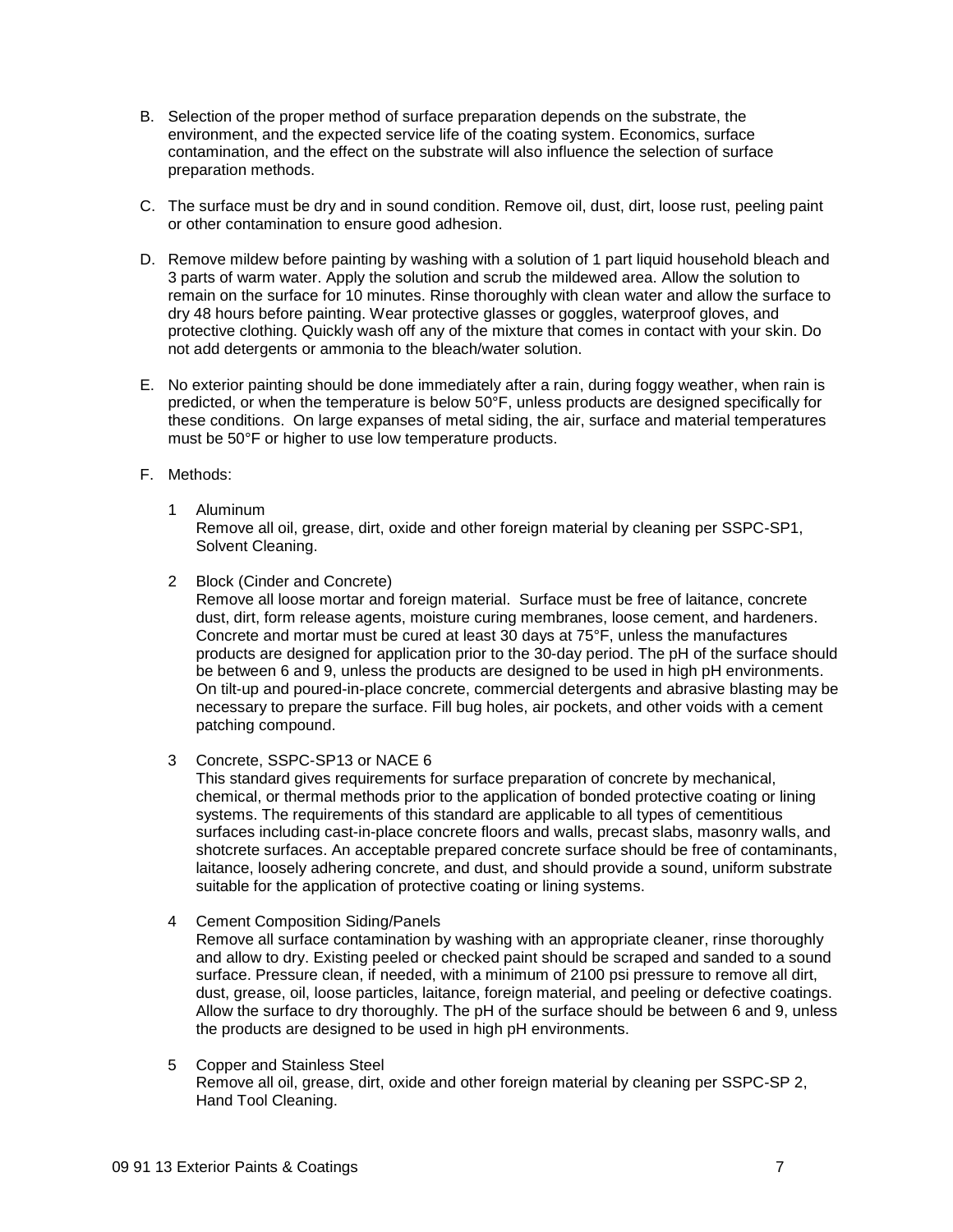6 Drywall—Exterior

Must be clean and dry. All nail heads must be set and spackled. Joints must be taped and covered with a joint compound. Spackled nail heads and tape joints must be sanded smooth and all dust removed prior to painting. Exterior surfaces must be spackled with exterior grade compounds.

7 Exterior Composition Board (Hardboard)

Some composition boards may exude a waxy material that must be removed with a solvent prior to coating. Whether factory primed or unprimed, exterior composition board siding (hardboard) must be cleaned thoroughly and primed with an alkyd primer.

8 Galvanized Metal Clean per SSPC-SP1 using detergent and water or a degreasing cleaner to remove greases and oils. Apply a test area, priming as required. Allow the coating to dry at least one week before testing. If adhesion is poor, Brush Blast per SSPC-SP7 is necessary to remove these treatments.

9 Steel: Structural, Plate, etc.

Should be cleaned by one or more of the surface preparations described below. These methods are used throughout the world for describing methods for cleaning structural steel. Visual standards are available through the Society of Protective Coatings. A brief description of these standards together with numbers by which they can be specified follow.

10 Solvent Cleaning, SSPC-SP1

Solvent cleaning is a method for removing all visible oil, grease, soil, drawing and cutting compounds, and other soluble contaminants. Solvent cleaning does not remove rust or mill scale. Change rags and cleaning solution frequently so that deposits of oil and grease are not spread over additional areas in the cleaning process. Be sure to allow adequate ventilation.

11 Hand Tool Cleaning, SSPC-SP2 Hand Tool Cleaning removes all loose mill scale, loose rust, and other detrimental foreign

matter. It is not intended that adherent mill scale, rust, and paint be removed by this process. Before hand tool cleaning, remove visible oil, grease, soluble welding residues, and salts by the methods outlined in SSPC-SP1.

12 Power Tool Cleaning, SSPC-SP3

Power Tool Cleaning removes all loose mill scale, loose rust, and other detrimental foreign matter. It is not intended that adherent mill scale, rust, and paint be removed by this process. Before power tool cleaning, remove visible oil, grease, soluble welding residues, and salts by the methods outlined in SSPC-SP1.

- 13 White Metal Blast Cleaning, SSPC-SP5 or NACE 1 A White Metal Blast Cleaned surface, when viewed without magnification, shall be free of all visible oil, grease, dirt, dust, mill scale, rust, paint, oxides, corrosion products, and other foreign matter. Before blast cleaning, visible deposits of oil or grease shall be removed by any of the methods specified in SSPC-SP1 or other agreed upon methods.
- 14 Commercial Blast Cleaning, SSPC-SP6 or NACE 3

A Commercial Blast Cleaned surface, when viewed without magnification, shall be free of all visible oil, grease, dirt, dust, mill scale, rust, paint, oxides, corrosion products, and other foreign matter, except for staining. Staining shall be limited to no more than 33 percent of each square inch of surface area and may consist of light shadows, slight streaks, or minor discoloration caused by stains of rust, stains of mill scale, or stains of previously applied paint. Before blast cleaning, visible deposits of oil or grease shall be removed by any of the methods specified in SSPC-SP1 or other agreed upon methods.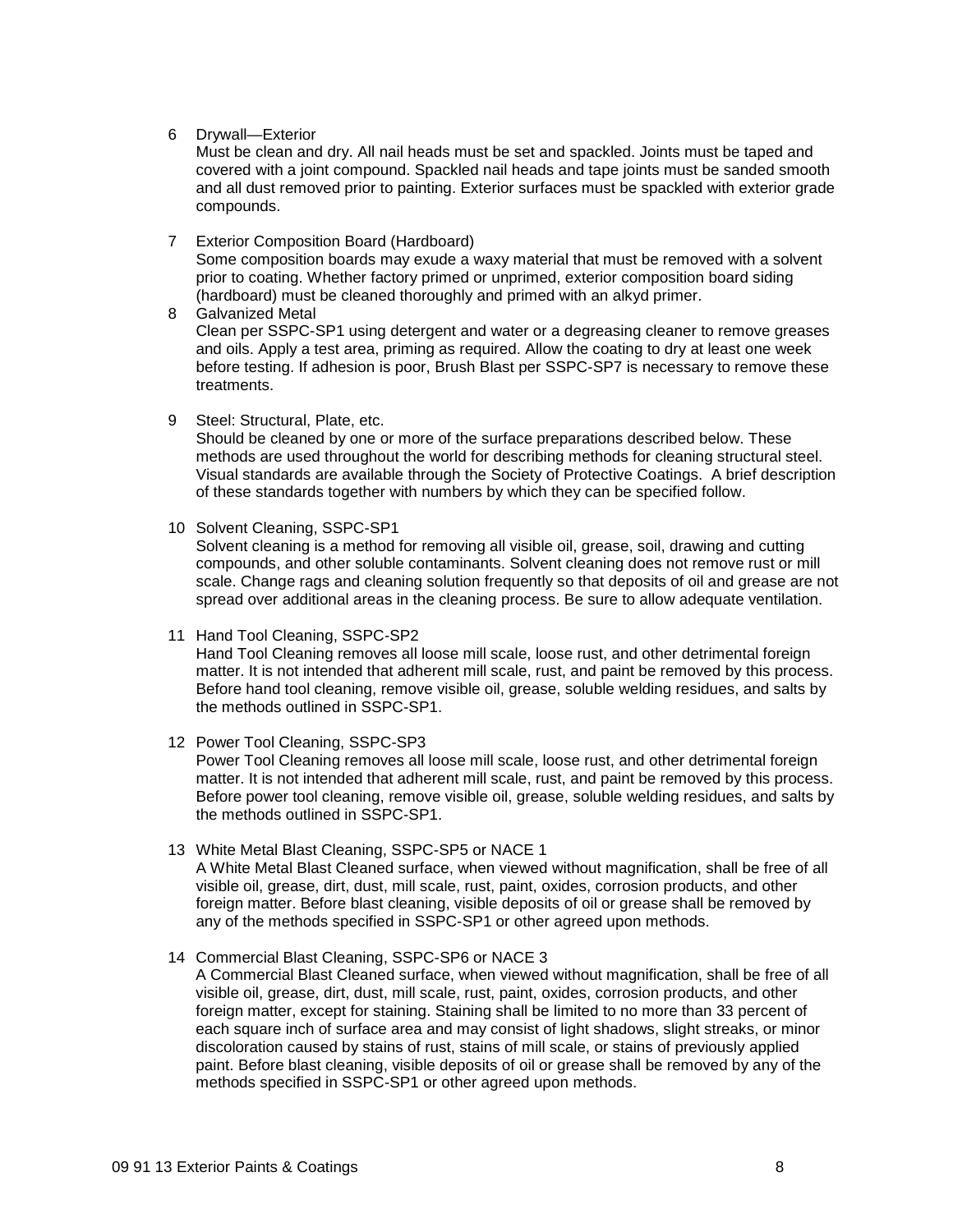#### 15 Brush-Off Blast Cleaning, SSPC-SP7 or NACE 4

A Brush-Off Blast Cleaned surface, when viewed without magnification, shall be free of all visible oil, grease, dirt, dust, loose mill scale, loose rust, and loose paint. Tightly adherent mill scale, rust, and paint may remain on the surface. Before blast cleaning, visible deposits of oil or grease shall be removed by any of the methods specified in SSPC-SP 1 or other agreed upon methods.

#### 16 Power Tool Cleaning to Bare Metal, SSPC-SP11

Metallic surfaces that are prepared according to this specification, when viewed without magnification, shall be free of all visible oil, grease, dirt, dust, mill scale, rust, paint, oxide corrosion products, and other foreign matter. Slight residues of rust and paint may be left in the lower portions of pits if the original surface is pitted. Prior to power tool surface preparation, remove visible deposits of oil or grease by any of the methods specified in SSPC-SP1, Solvent Cleaning, or other agreed upon methods.

### 17 Near-White Blast Cleaning, SSPC-SP10 or NACE 2

A Near White Blast Cleaned surface, when viewed without magnification, shall be free of all visible oil, grease, dirt, dust, mill scale, rust, paint, oxides, corrosion products, and other foreign matter, except for staining. Staining shall be limited to no more than 5 percent of each square inch of surface area and may consist of light shadows, slight streaks, or minor discoloration caused by stains of rust, stains of mill scale, or stains of previously applied paint. Before blast cleaning, visible deposits of oil or grease shall be removed by any of the methods specified in SSPC-SP1 or other agreed upon methods.

18 High- and Ultra-High Pressure Water Jetting for Steel and Other Hard Materials SSPC-SP12 or NACE 5

This standard provides requirements for the use of high- and ultra-high pressure water jetting to achieve various degrees of surface cleanliness. This standard is limited in scope to the use of water only without the addition of solid particles in the stream.

19 Water Blasting, NACE Standard RP-01-72 Removal of oil grease dirt, loose rust, loose mill scale, and loose paint by water at pressures of 2,000 to 2,500 psi at a flow of 4 to 14 gallons per minute.

#### 20 Stucco

Must be clean and free of any loose stucco. If recommended procedures for applying stucco are followed, and normal drying conditions prevail, the surface may be painted in 30 days. The pH of the surface should be between 6 and 9, unless the products are designed to be used in high pH environments such as Loxon®.

21 Wood—Exterior

Must be clean and dry. Knots and pitch streaks must be scraped, sanded, and spot primed before a full priming coat is applied. Patch all nail holes and imperfections with a wood filler or putty and sand smooth.

#### 22 Vinyl Siding, Architectural Plastics, EIFS and Fiberglass

Clean vinyl siding thoroughly by scrubbing with a warm, soapy water solution. Rinse thoroughly. Do not paint with any color darker than the original siding, unless the paint system features Sherwin-Williams VinylSafe technology. Painting with darker colors that are not Sherwin-Williams VinylSafe may cause siding to warping.